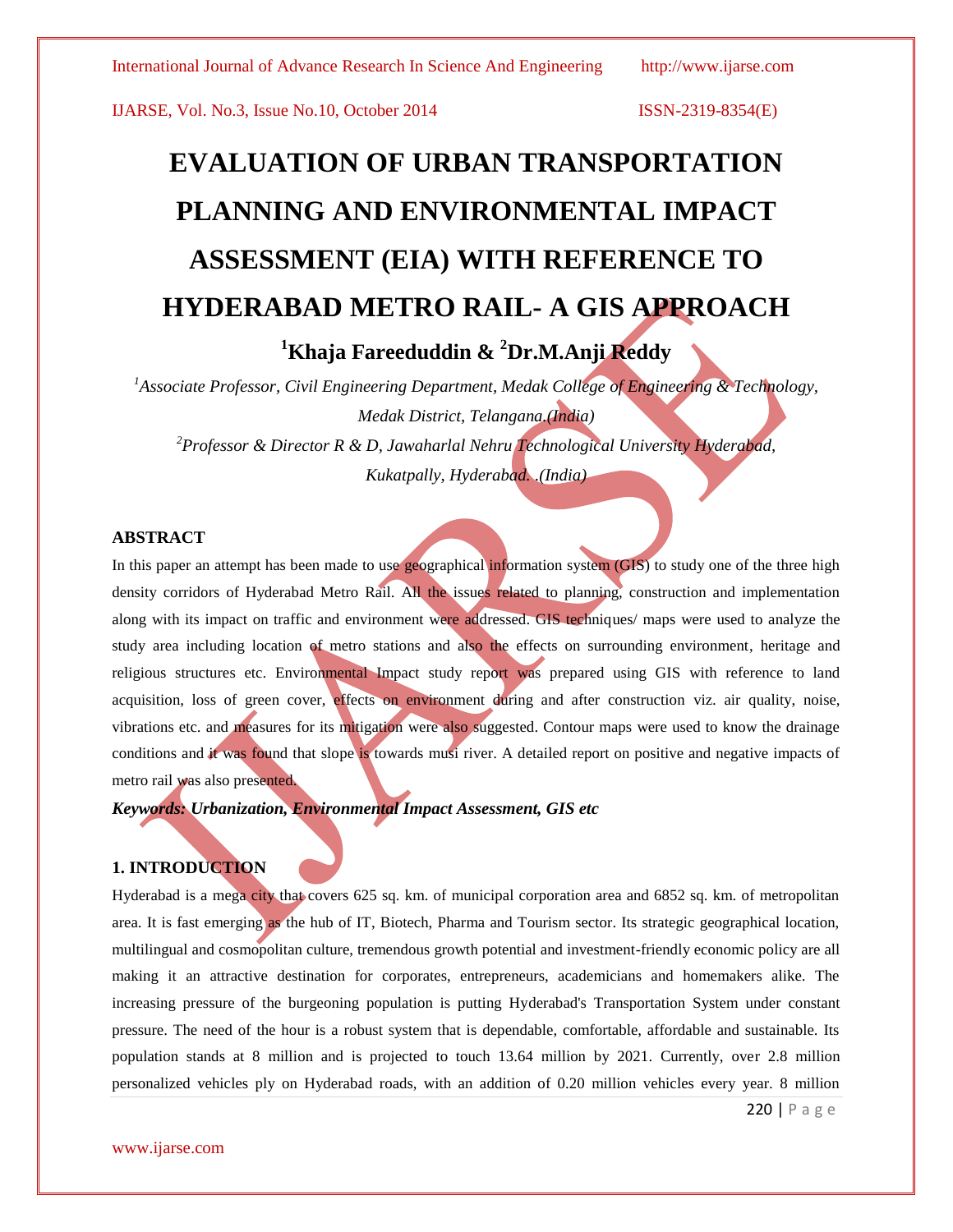motorized trips are made every day, of which, only about 3.36 million or 42% are made by the Public Transportation System (PTS) i.e., buses and local trains. That means the rest of the trips are made by personal vehicles leading to traffic bottlenecks, high pollution levels and a steep increase in fuel consumption.

Hyderabad Metro Rail Limited is the Government Enterprise, which had initiated the Metro rail project for Hyderabad. The Project was allotted to L&T company in Public Private Partnership (PPP) mode. Metro Rail was approved for 71.16 km., covering three high density traffic corridors of Hyderabad. The Metro Rail System has proved to be the most efficient in terms of energy consumption, space occupancy and numbers transported. Hyderabad Metro Rail project covers three high density traffic corridors of Hyderabad:

- (1) Miyapur-LB Nagar (28.87 km 27 stations)
- (2) JBS-Falaknuma (14.78 km 16 stations)

(3) Nagole-Shilparamam (27.51 km - 23 stations) Total: 71.16 km; 66 stations

The proposed viaduct structure for the Hyderabad Metro is a  $\dot{U}$  shape deck carrying two tracks on single pier located on the median of the road. The width of the deck is 9.1 m and the pier 1.45 m to 1.6 m in diameter. A road clearance of 5.5 m is ensured below the viaduct structure. The foundation shall be open foundation at most of the locations though pile foundation socketed in rock may be necessary at certain isolated locations. The superstructure shall be pre-cast segmental construction which will cause minimal inconvenience to the road users.

# **II SCOPE & LIMITATIONS**

- $\triangleright$  The scope of the study is to understand the role of Metro rail project and also the issues related to its planning, construction and implementation.
- $\triangleright$  Its impact on the traffic and environment.
- $\triangleright$  Its influence on the people, business, land use and other factors along the route.
- $\triangleright$  Its impact on the urban infrastructure.
- $\triangleright$  The study is limited to one route of the Hyderabad Metro rail project out of three proposed routes.
- **Prototype metro station design to understand the impact on surroundings.**

# **III OBJECTIVES**

- $\triangleright$  The need of Metro rail project to solve the traffic issues in Hyderabad.
- $\triangleright$  Impact on the city environment and scope of EIA (Environmental Impact Assessment).
- $\triangleright$  Impact on the land use patterns.

### **IV STUDY AREA ANALYSIS**

 $\triangleright$  The area allotted for proposed MGBS metro station site is 3.776 Acre. The site is 8m height from Musi river bed. The land is flat and covered with grass and few trees. Part of the site is used for APSRTC bus

www.ijarse.com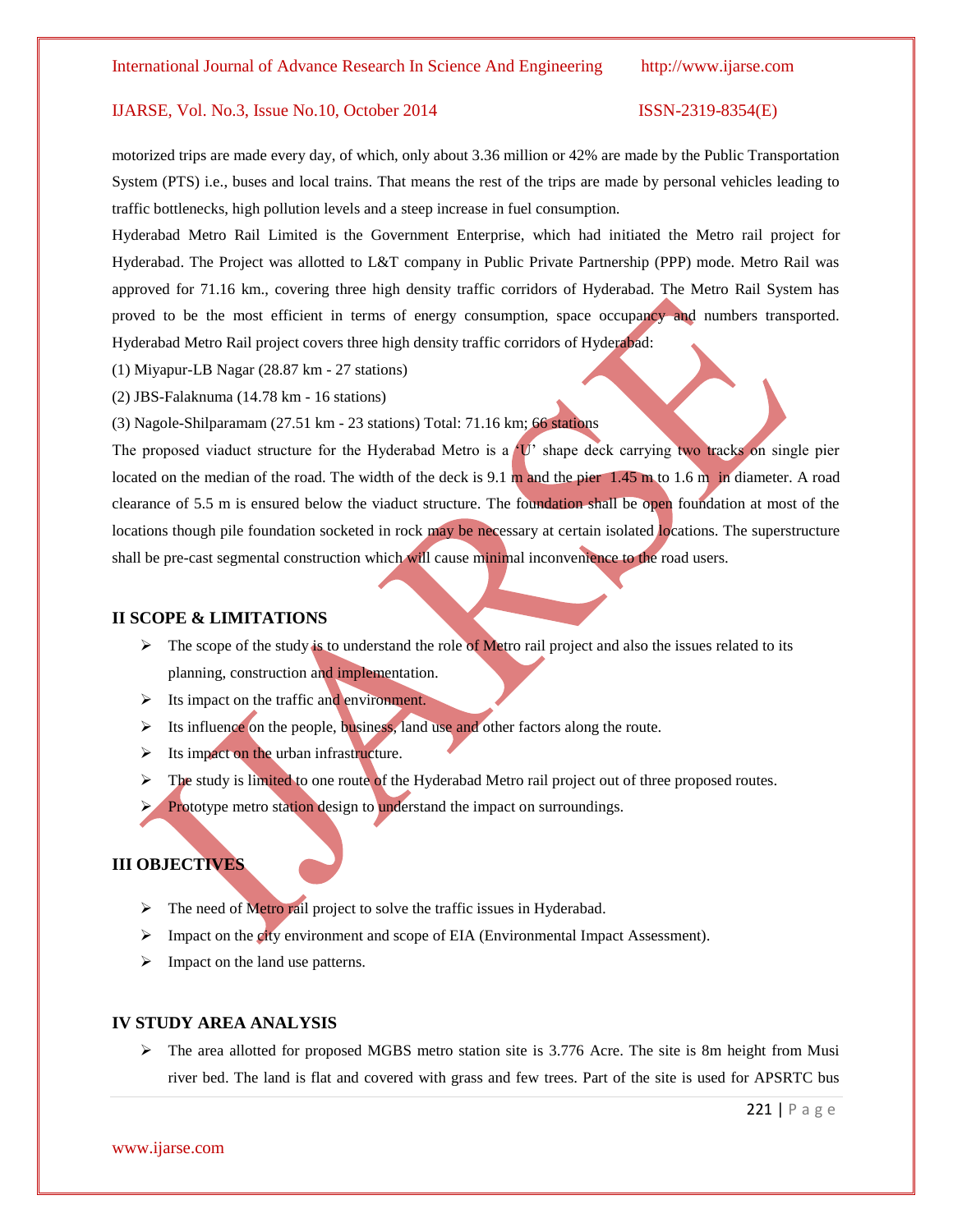# IJARSE, Vol. No.3, Issue No.10, October 2014 ISSN-2319-8354(E)

shed and petrol pump. Another part is used as dhobi ghat. It is having good connectivity to the MGBS bus station.

- o Sultanbazar area is having very narrow road of only 10m and busy with road shopping. As per the master plan the proposal is to widen upto 30m by demolishing business complexes and old houses. The people in this area are opposing this proposal as it spoils their livelihood.
- $\triangleright$  Infront of OMC there are many bus stops, small shops and hawkers. The metro construction may have impact on them.
- Salarjung museum area is surrounded with many heritage structures, religious structures, landmarks and old constructions having heritage value.
- $\triangleright$  Malakpet area roads are narrow and heavy traffic, There are many religious places and institutions in this area.
- $\triangleright$  There are 154 buildings to be demolished in the study area for road widening for the construction of metro corridor according to the HMR proposal.
- $\triangleright$  There are 164 trees to be cut in the study area according to the HMR metro corridor proposal. There are possibilities of contamination of Musi River as the pillars will be constructed in the river.

# **V MATERIALS AND METHODOLOGY**

# **i) General**

- 1. Data Collection & Desk Study
- 2. Case Study: Study of an operating Metro rail project in other city.
- 3. Defining the Study Area.
- 4. Site visit of Study Area
- 5. Prototype metro station design
- 6. Analysis and interpretation
- 7. Impact on Environment.
- 8. Impact on Traffic.
- 9. Influence on Land use Pattern

# **ii) The Environmental impact study**

The environmental impact study is prepared based on the prevailing status of environmental, ecological resources and socioeconomic conditions of the population in and around the project area. The observations and survey results were analyzed and were used as main tools for planning the project.

The planning essentially envisages the following stages of the Metro Rail Project:

### **a) Design**

Land acquisition and rehabilitation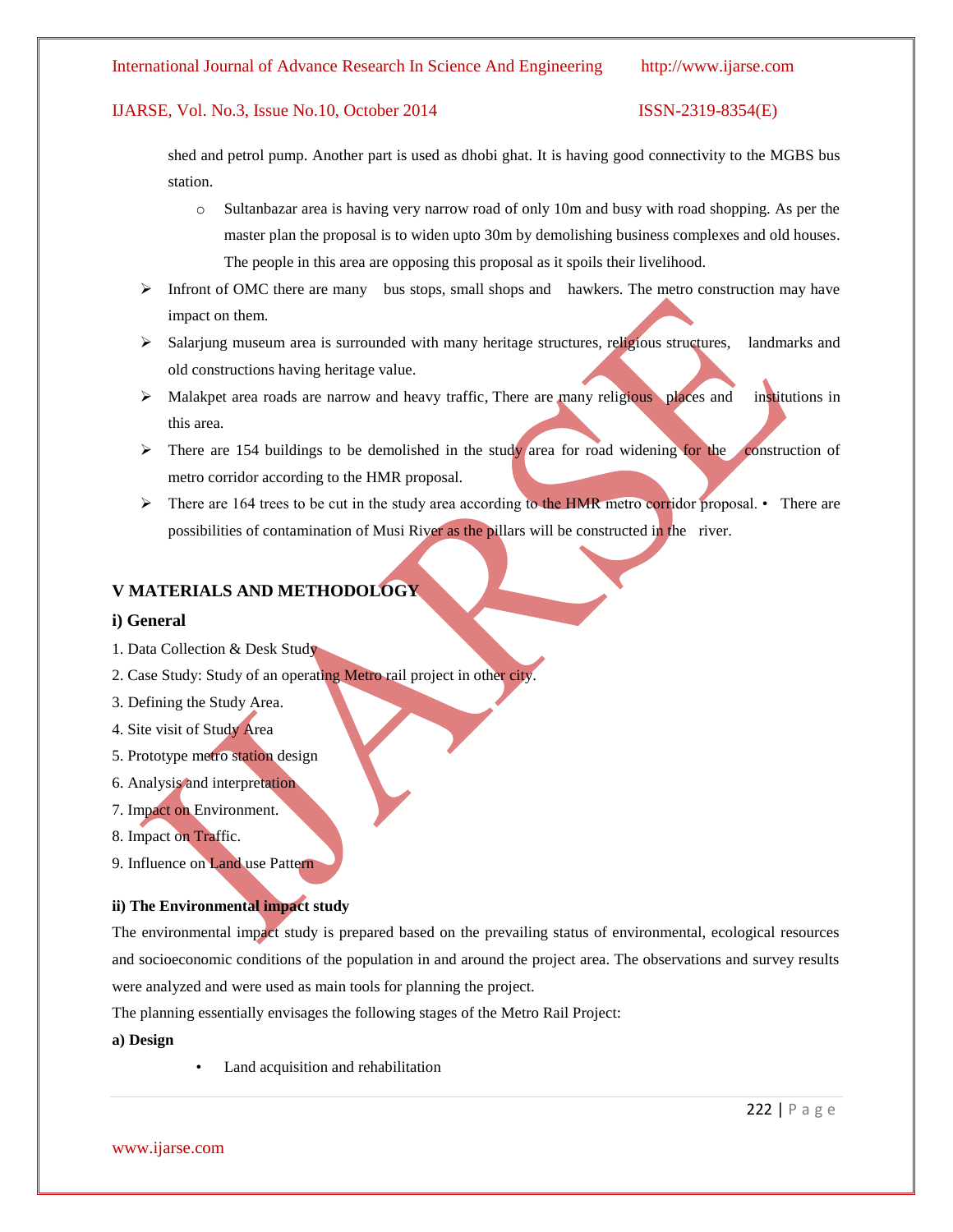# IJARSE, Vol. No.3, Issue No.10, October 2014 ISSN-2319-8354(E)

- Loss of Green Cover
- Landscape and Visual
- Geology of Soils
- Traffic
- Archaeological & Historical monuments

# **b) Construction**

- Traffic
- Air quality
- Noise and vibrations
- Disposal of excavated earth and water from the tunnels
- Water resources
- Ground water aquifers
- Exposure to hazardous substances
- Safety and Security
- Health and Hygiene at Project sites
- Disposal of demolished building debris

# **c) Operation and Maintenance**

- Air quality
- Traffic
- Noise and Vibrations
- **Energy Resources**
- **Safety and Security**

# **VI RESULTS & DISCUSSIONS**

# **1. General**

- $\triangleright$  The environmental issues that must be addressed while designing new transportation facilities. Transportation issues extend to pedestrian and bicycle circulation.
- $\triangleright$  Neighborhoods should not be divided and quality of life should be improved.
- $\triangleright$  Provision of rapid access to the city center, for education, shopping, recreation, and to government services will enhance the quality of living.
- The Metro line at 6m height from road level, creating a visually ugly cityscape. Visual and Aesthetic Conditions should be controlled by design.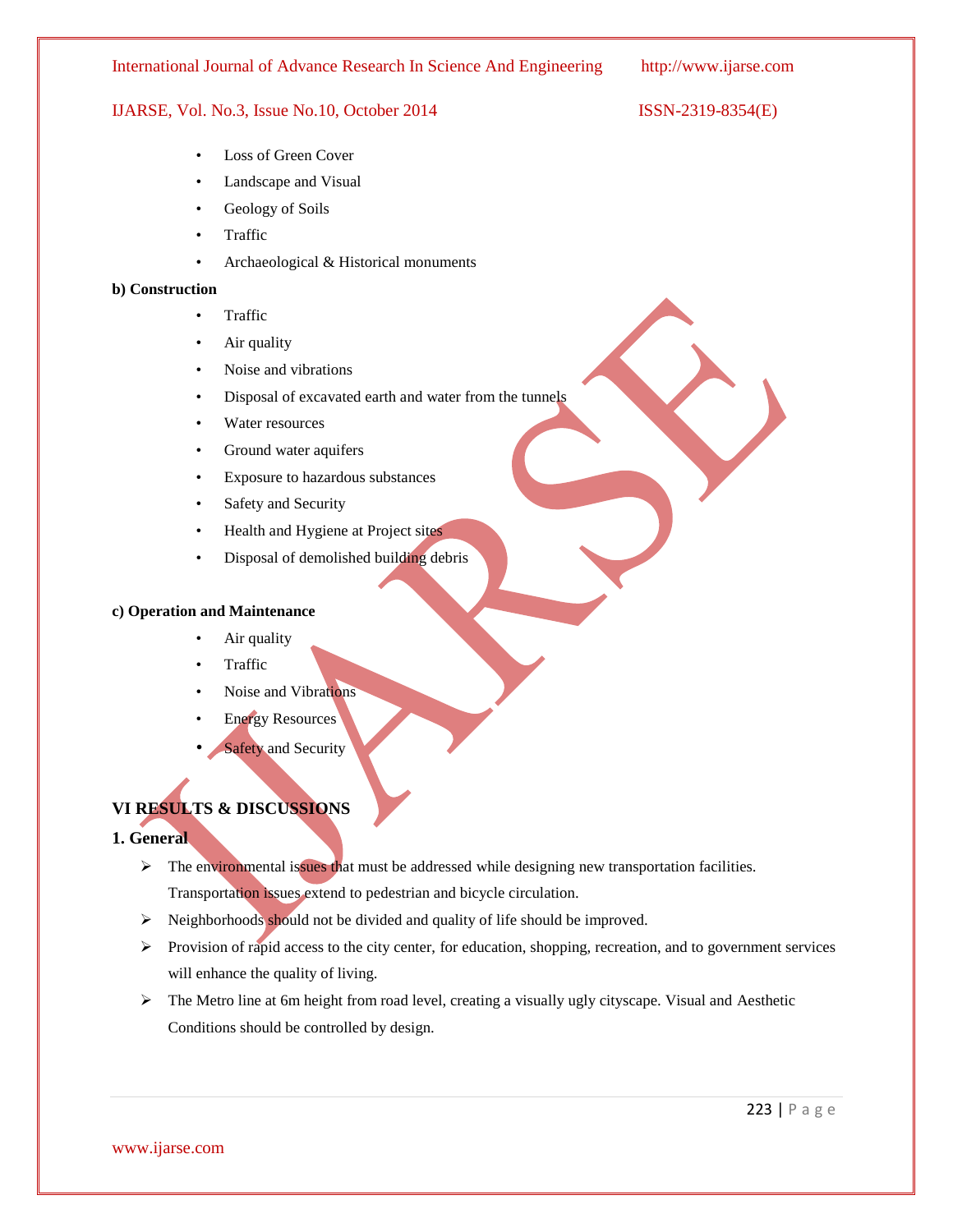# IJARSE, Vol. No.3, Issue No.10, October 2014 ISSN-2319-8354(E)

- $\triangleright$  Electric trains such as Metro Rail pollute far less than buses if the electricity is produced by burning oil or coal, and the pollution is concentrated at power-generating plants rather than being spewed along the course.
- $\triangleright$  Water Resources and Water Quality are matters of concern where a transportation facility crosses or passes near a floodplain or wetlands.
- $\triangleright$  Historic, Archeological, and Cultural Sites must be protected.
- $\triangleright$  Further major demolition of existing structures and acquisition of land for stations displacing people, affecting very old heritage structures.
- $\triangleright$  The road users are endangered by the running train overhead, which on escaping from the rail guidance, derails and have potential to destroy vast properties and many lives using the road.
- $\triangleright$  The noise pollution of the trains is a factor adversely affecting the quality of life.
- $\triangleright$  The elevated metro rail cannot take care of trucks and cargo supplies within the city and the problems of transporting the refuse using road based vehicles will continue.
- $\triangleright$  Central lane BRT will become impossible
- Stations will have to be created at distances of every one km. As per plans, these will be 30-36 meters wide, 140 meters long and 15- 25 meters high.
- $\triangleright$  Buildings close to the Metro station will face problems of light, ventilation and continuous noise. Access to these buildings will become narrower.
- $\triangleright$  During the construction citizens will have to suffer with re-routing and diversion of traffic. Road condition during rains will be unsafe. Pedestrians will be badly affected. Disabled will be worst hit.
- $\triangleright$  Older persons, patients, pregnant women, children and pets in houses close to the elevated track will suffer.
	- Citizens will suffer loss of livelihood, business, and comfort; and spend more time and money on travel and fuel.
	- o Hundreds of trees will be cut. Pollution will increase. Open spaces will vanish. View of historical monuments will be affected.
		- During operation there will be reduced congestion on road, faster and safer, reduced fuel consumption, reduced pollution etc.
	- o The elevated metro will change the road character and the entire streetscape.

# **2. Mitigation Measures during Construction**

# **i) Air Quality and Dust**

- $\triangleright$  All dusty materials shall be sprayed with water prior to any loading, unloading or transfer operation so as to maintain the dusty materials wet.
- $\triangleright$  Stockpiles of aggregate or spoil shall be covered and water applied.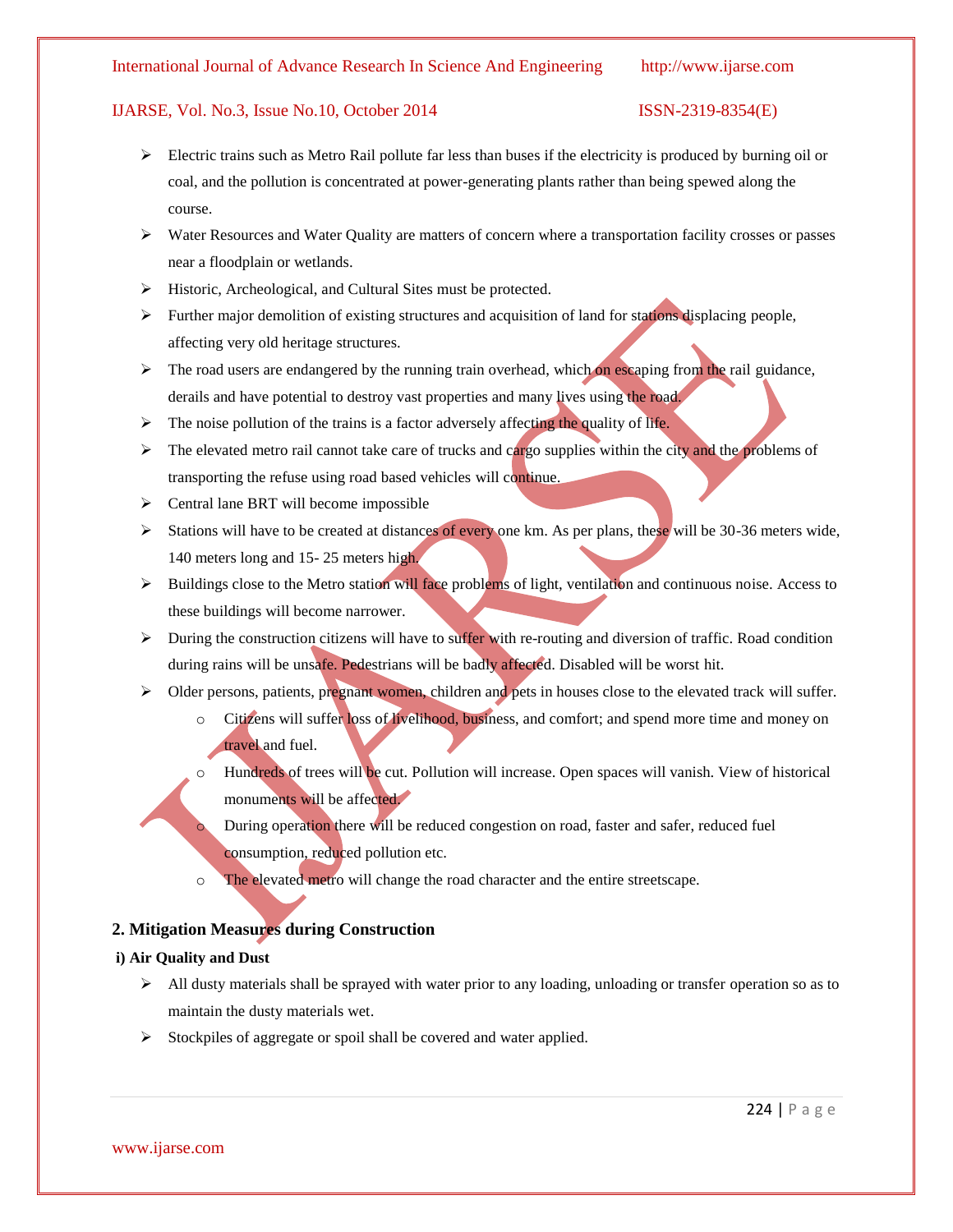# IJARSE, Vol. No.3, Issue No.10, October 2014 ISSN-2319-8354(E)

- $\triangleright$  Vehicles delivering loose and fine materials like sand and fine aggregates shall be covered to reduce spills on roads.
- $\triangleright$  The height from which excavated materials are dropped shall be controlled to a minimum practical height to limit fugitive dust generation from unloading.
- $\triangleright$  All vehicles, equipment and machinery used for construction shall be regularly maintained to ensure that the pollution emission levels conform to the CPCB norms.
- $\triangleright$  The random ambient air quality monitoring shall be done to ensure that the significant impacts are being mitigated adequately.

### **ii) Noise**

- > Construction shall be carried out in accordance with standard procedures. All plants and construction equipments shall be fitted with noise control measures and shall strictly conform to the MoEF/CPCB noise standards.
- $\triangleright$  On-site power generator sets shall be covered with an acoustic enclosure and fitted with muffler and shall conform to the noise emission standards.
- $\triangleright$  Servicing of all construction vehicles and machinery shall be done regularly and during routine servicing operations, the effectiveness of exhaust silencers will be checked and if found defective will be replaced.
- $\triangleright$  Vehicles hired for bringing construction materials at site shall conform to the noise emission standards and shall be operated during non peak hours.

# **3. Positive impact of Metro rail**

# **a) Reduction in Air Pollution:**

This is the single most important factor for promoting a better and healthy city and ensuring a better quality of community's health. From the estimates made, the Metro operation can bring down air pollution loads by an average of 30% from the existing situation with an overall improvement in city's air quality. In operation, it is a non polluting and environmental friendly system.

# **b) Traffic Decongestion and Road Safety:**

While ensuring a rapid, user friendly mode of transportation, the Metro Rail would effectively bring down the congestion problems on city roads to an extent of nearly 30%. While achieving substantial decongestion of the roads, this will also ensure that the accidents on the roads will be brought down by the same. Additionally, as significant traffic load will be taken over by the Metro Rail, the vehicle density on the roads will be less thus leading to reduced stress on the road with consequent lease of longer life to the existing road network.

### **c) Development of Suburbs:**

Introduction of Metro Rails is expected to promote the orderly growth of suburban areas of the city with economic benefits and providing a good infrastructure to the neighboring rural community. An all round improvement in employment opportunities is also anticipated from the study.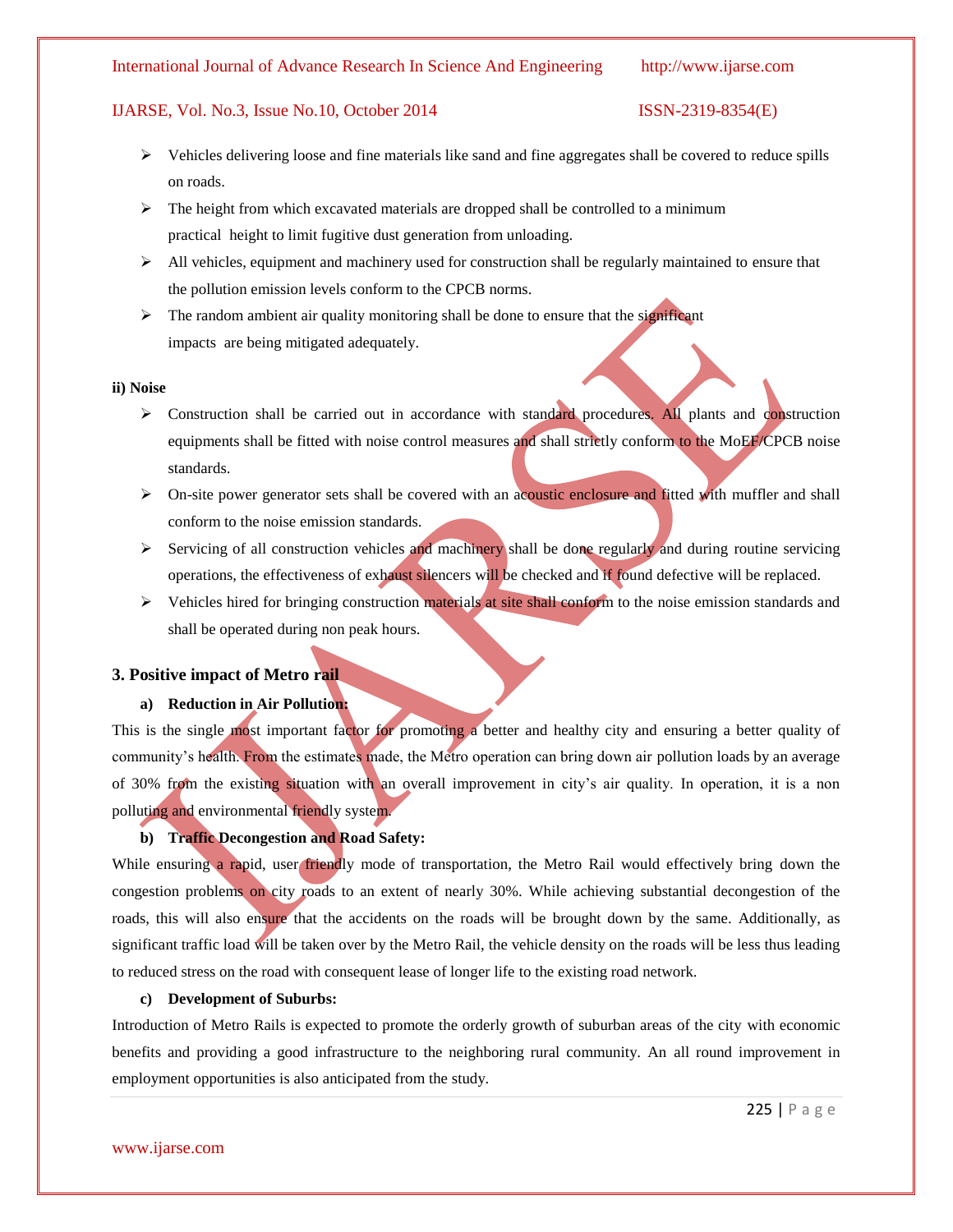### **d) Saving Energy:**

The reduction of vehicles will manifest in reduced fossil-fuel consumption particularly petrol. Energy requirement per passenger kilometer is one fifth than for other modes.

### **e) Extending life of roads:**

There will be less strain on the roads and consequently a longer lease of life is ensured to the roads. This will manifest in savings on the state exchequer by reduction in the maintenance demands and expenditure on roads.

# **f) Noise Reduction :**

Due to reduction in the traffic along the corridors, there will be significant reduction in the Noise levels especially in the corridor routes.

### **g) Socio-Economic Benefits:**

By increasing the quality of life on Environmental Factors through the above mentioned benefits and overall positive impact on Society (both direct & indirect) the socio economic benefit is positive and significant. The millions of man-hours saved by travelling public if quantified in terms of money is substantial and noteworthy.

### **h) Quality of life of citizens improves:**

The health of people will be good, because of less air pollution. and reduction of road traffic.

### **4. Negative impact of Metro rail**

Apart from the advantages mentioned above there are a number of problems and disadvantages surrounding it.

- o Dust from the construction work causes a lot of breathing problems.
- $\circ$  Very difficult to cross the road while construction, especially for children and senior citizens.
- $\circ$  The Metro Rail construction work affects the business of shopkeepers since customers prefer to shop elsewhere.
- o The ongoing construction may be beneficial in the future but while construction the businesses will be affected.
- The metro rail is not suitable for Cargo or goods transportation.
	- The road will be more congested along the metro corridors.
- o Paucity in availability of land.
- o Problems to pedestrians.
- o Problems to the residents along the metro corridors as it generate sound pollution and vibrations.
- o Land acquisition and rehabilitation of people. The people loose businesses and neighborhoods.
- o Many heritage buildings have to be demolished.
- o Many public and private properties have to be demolished.
- o Many trees have to be cut down along the metro corridor to widen the roads.
- o The elevated corridors all along the city will spoil the beauty of the city scape.
- o The urban fabric of the city will be changed forever.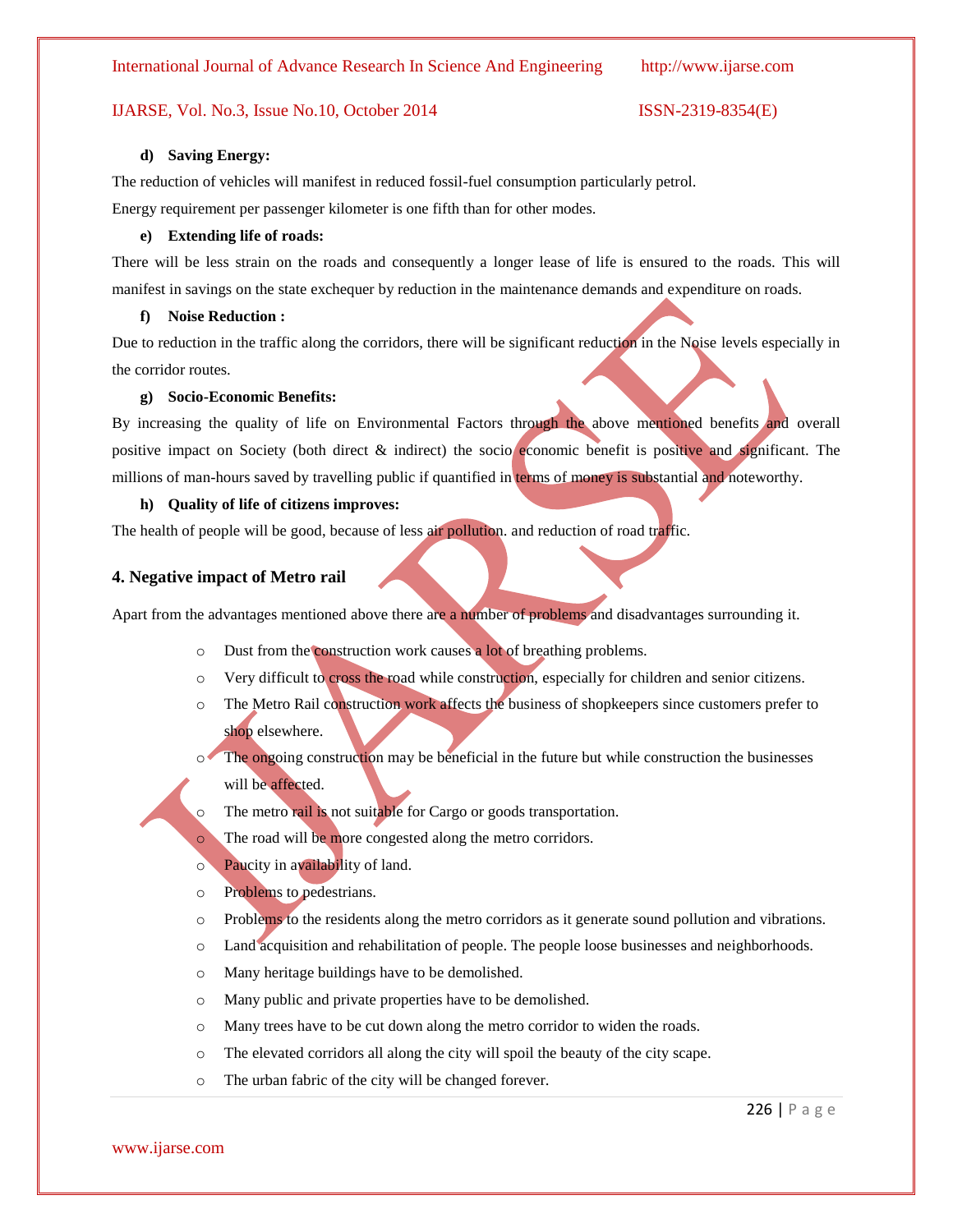# **REFERENCES**

1. Breaking the Trend Visioning and Backcasting for Transport in India & Delhi, Halcrow Group Ltd in association with Sharad Saxena and Professor David Banister (Oxford University, Transport Studies Unit, Scoping Report, May 2008)

- 2. Status of the vehicular pollution control programme in India, CPCB, 2010.
- 3. Centre for Science and Environment (CSE), New Delhi.
- 4. India urbanization economic model; McKinsey global institute analysis.
- 5. Jawaharlal Nehru National Urban Renewal Mission (JNNURM).
- 6. Andhra Pradesh Pollution Control Board (APPCB).
- 7. Central Pollution Control Board (CPCB).
- 8. Hyderabad Metro Rail (MRTS) Project Executive Summary
- 9. Census of India and projection by MPD 2021
- 10. Central ground water board
- 11. Towards new horizons Delhi metro rail corporation ltd.
- 12. Hyderabad Metro Rail Desigh & Structure by Umameshwar rao, M.Tech Thesis(2011-12), JNTU Masbtank, Hyderabad.